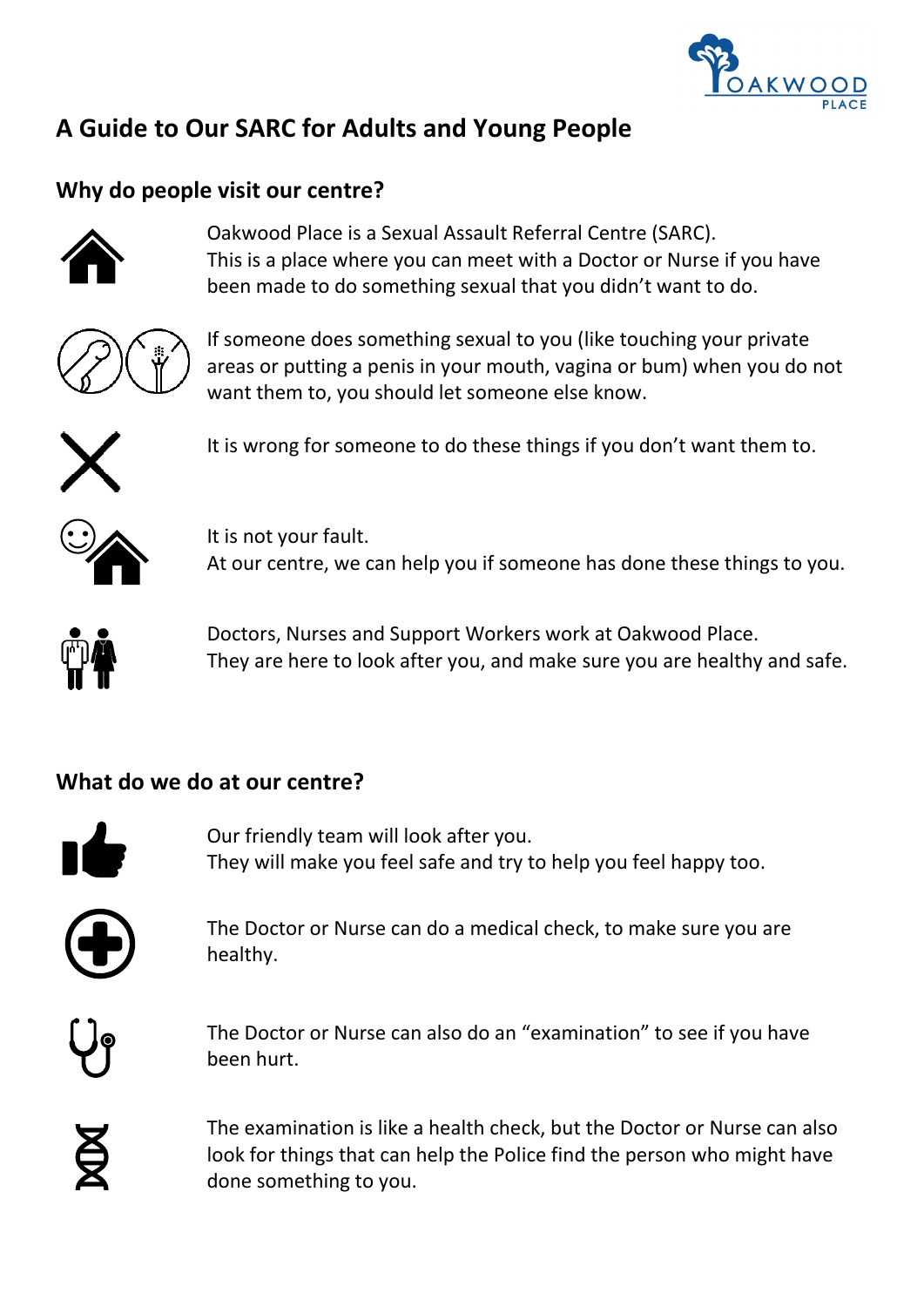### **What will happen when you come to our centre?**



When you come to our centre, you only have to do what you are comfortable with. There are lots of ways we can help you, but the choice is yours.



You can bring someone with you to our centre. This might be your parent, a friend or a carer. Sometimes a Police Officer or Social Worker will come along with you too.



When you arrive at Oakwood Place, a friendly Doctor or Nurse and a Support Worker will meet you.



The Support Worker will show you to a waiting room. They will make sure you feel safe and comfortable.



At Oakwood Place there is also an office, a medical room, toilets and a kitchen.



The Support Worker will ask you and the person who comes with you some questions.



The Doctor or Nurse will speak to you and the person you have brought with you. If there is a Police Officer or a Social Worker with you, they will talk to them too. The Support Worker will stay with you and keep you company.

You might be at Oakwood Place for a while (up to 6 hours) so you can bring some things to do if you would like.

The Doctor or Nurse might ask you to go to their medical room for an examination. The Support Worker can go with you too. Sometimes the person who you have brought with you will be able to go with you too.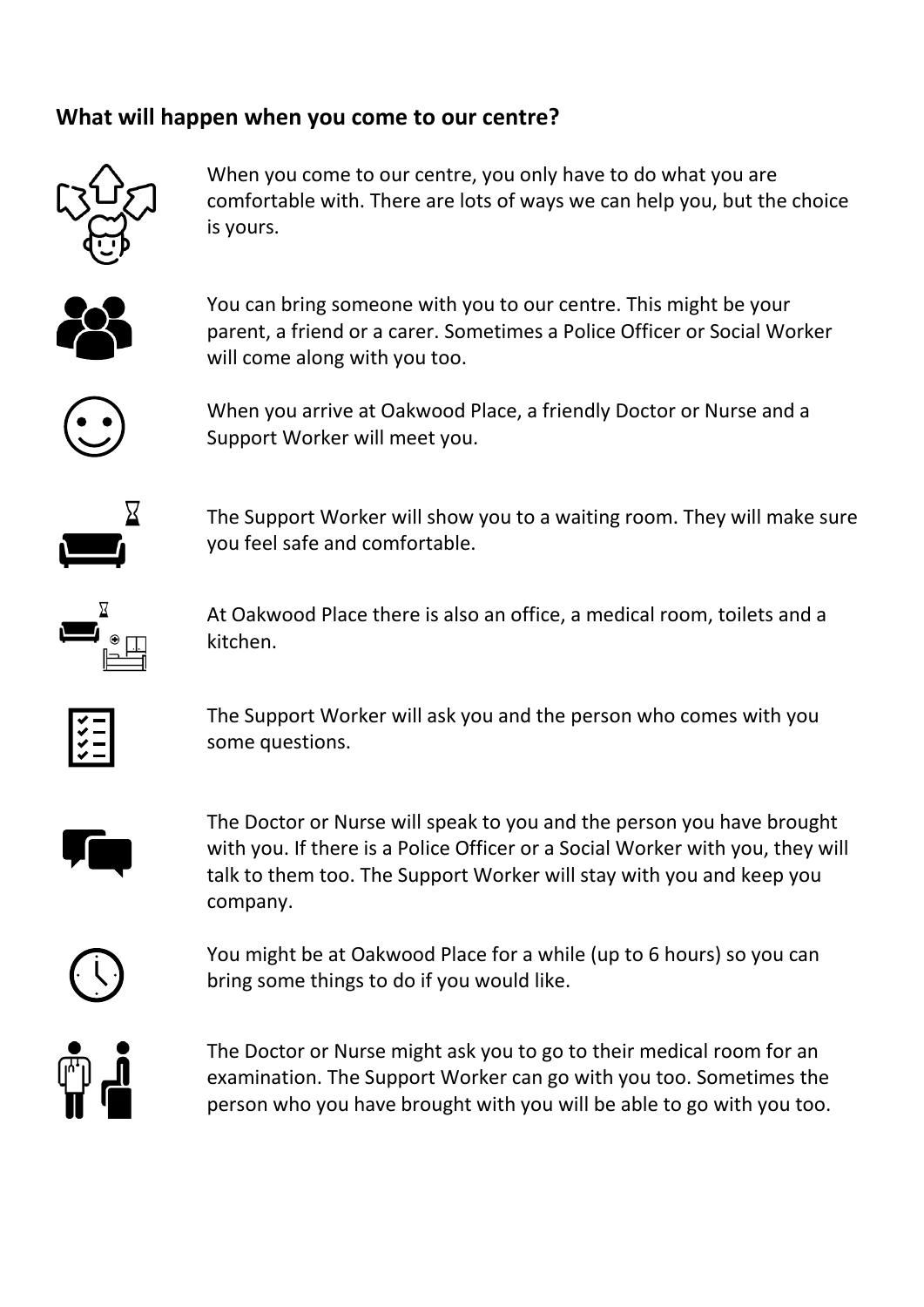### **What happens in the medical room?**



In the medical room there is a bed, sink, cupboards, a stool and curtain. There is also a special camera called a 'colposcope'. This has a light on which helps the doctor to see clearly.



If the Doctor or Nurse asks you to do something you don't want to do, you can say "No" or "Stop". Or you can tell them if you need a break.



The Doctor or Nurse will do the examination. The Support Worker will be there as well to talk to you and help you to feel ok.



The Doctor or Nurse will measure your weight using scales and also your height.



The Doctor or Nurse will ask to look at your arms, legs and body to see if you have any scratches or bruises. You might have to take some of your clothes off to help the Doctor or Nurse see better.



If the Doctor or Nurse finds any bruises, they will draw them on a 'body map' to show where they are on your body. A body map is a plain drawing of a person.

The Doctor or Nurse will look for 'evidence' left on your body by the person who might have touched you, like spit, blood or semen. These are bodily fluids.



The Doctor or Nurse will ask to have a look at your genitals ('private' parts) to see if there are any cuts or scratches. This won't hurt, but if you feel scared, the Support Worker is there to help you feel better. If you do not want the Doctor or Nurse to do this, you can say "No".

The Doctor or Nurse will wipe a long cotton bud on parts of your skin to get evidence, like hairs and other DNA, from the person who might have hurt you. The Doctor or Nurse might use a cotton bud to take a sample from your genitals ('private' parts).